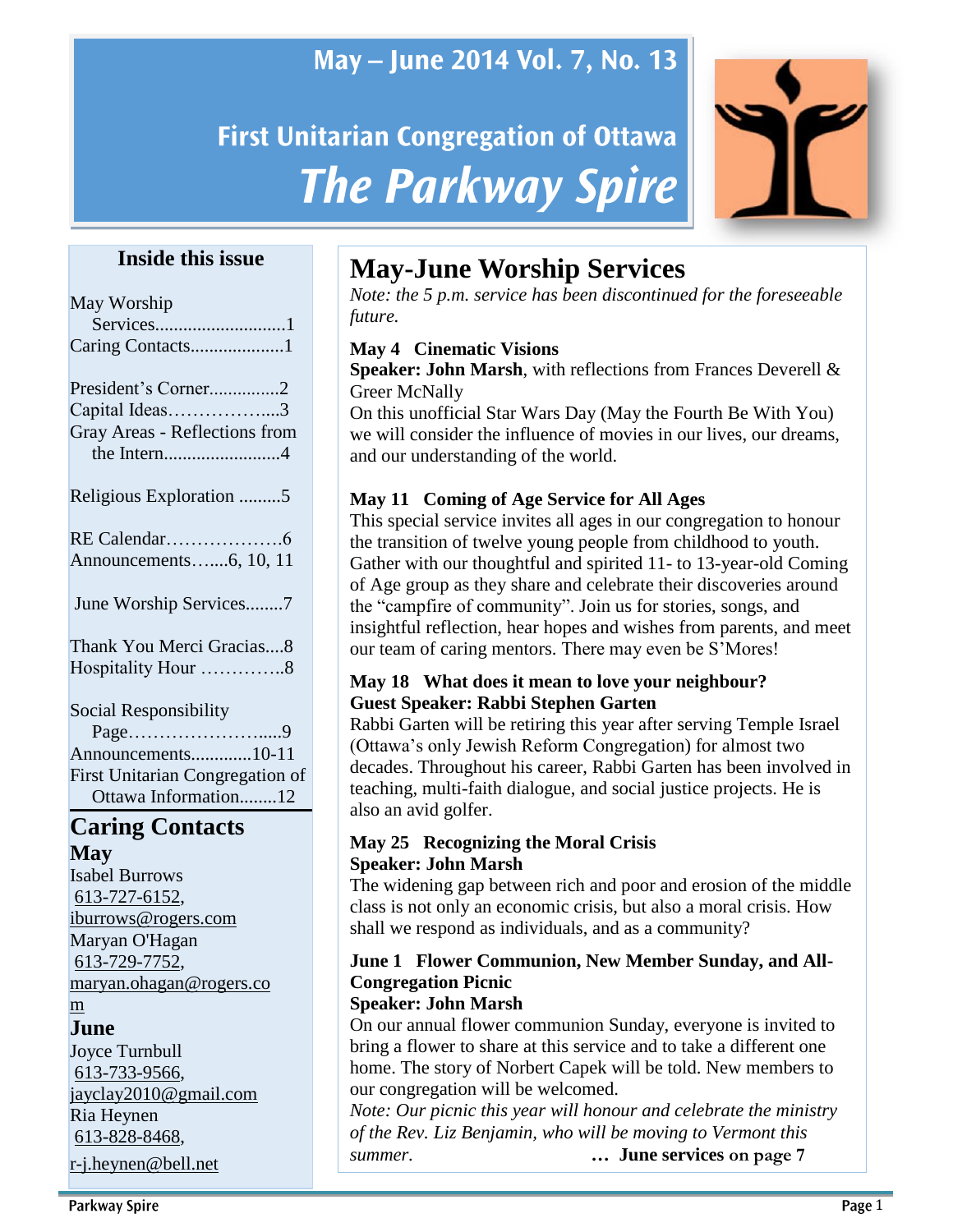

# **President's Corner**

*—*

## **Transitions**

My all-time favourite washroom graffiti quotation I saw around 1970, in the Physics building at the University of British Columbia: *"Time is merely a device to prevent everything from happening all at once … and it doesn't work".* 

Sometimes it does feel like everything is happening at once. Our lives are full of transitions, and sometimes more than one occurs at the same time. I want to speak about several transitions that are currently happening.

The first transition is a personal one, involving the recent death of my mother in her  $98<sup>th</sup>$  year, the last of her generation in our immediate family. As I write this column, I am preparing to go to Vancouver for her memorial service on April 15. Her death, welcome after a long decline, had an immediate impact on my routine of calling every weekend. I am missing that regular connection with my mother and her weekend caregiver.

The second transition is also personal and involves the Congregation. Elected on April 27, I now serve as President of our congregation for the coming year (hence this column). This is both an honour and challenge and will certainly be a transition in my journey as a member.

The third transition is an ongoing one for the Congregation. At our Annual General Meeting in April 2012 we adopted a new General Operating By-Law, and the Board of Directors moved to a Policy Governance model. This model puts the Minister and staff firmly in charge of day-to-day operations and leading most of the teams of volunteers that accomplish so much of what we do. This was a big change and we continue to make adjustments as we learn how to make the model work most effectively.

Speaking of volunteers, it happens to be National Volunteer Week at the time of writing, and I want to thank all of our volunteers for their invaluable contributions. Directors and Officers are among those volunteers, so it is especially appropriate at this time to salute Kim Elmer, who served so ably as President during the first two years of Policy Governance, and Paul Ward, who has served on the Board for the last six years, at one point as Acting Treasurer. I wish Kim and Paul well in their own transitions.

*~Maury*

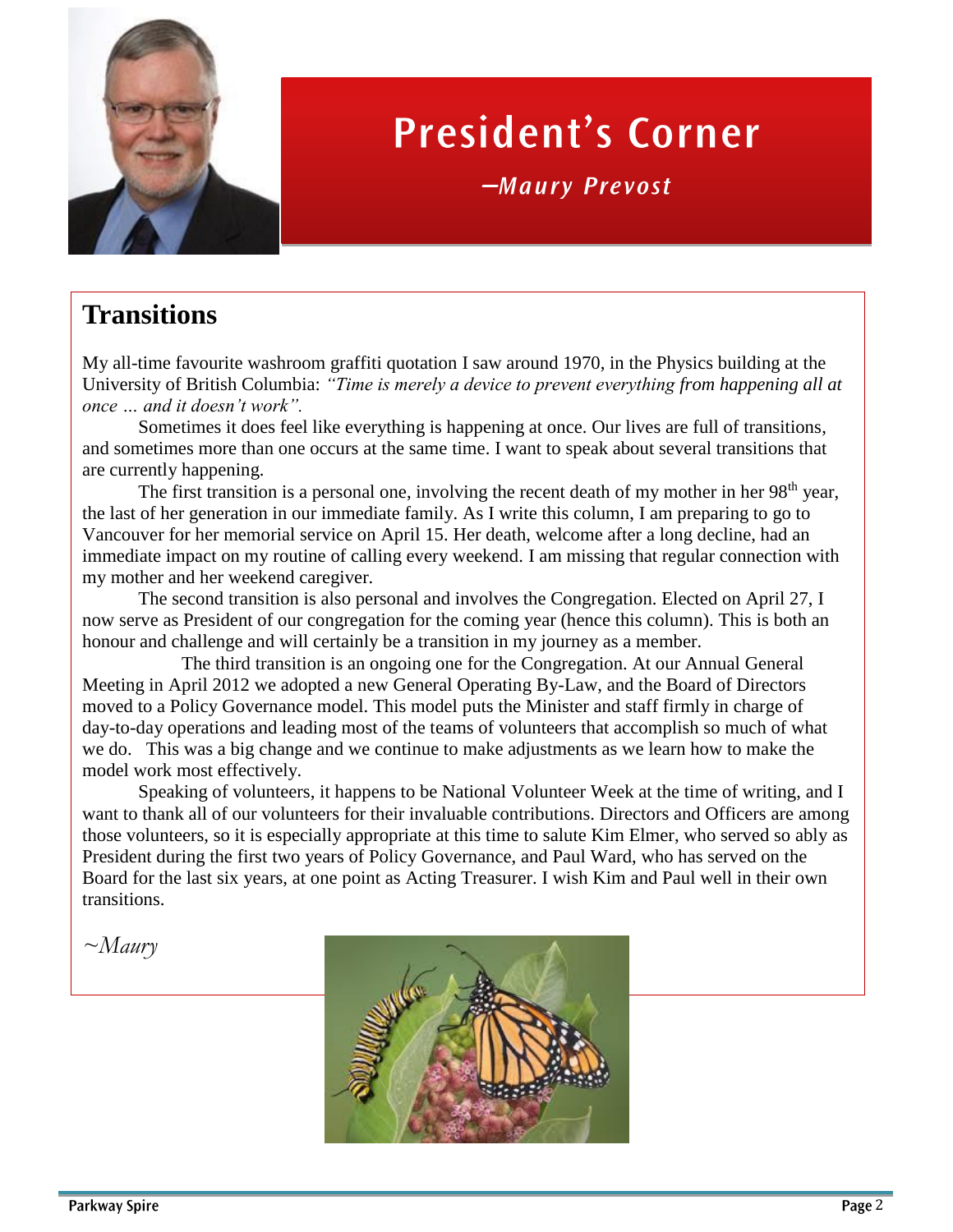# **Capital Ideas!** *—*



**I** met Pete Seeger in person only once, but it was enough.

The Clamshell Alliance had gathered for a weekend in Seabrook, New Hampshire, to protest the building of a nuclear power plant. The organizers were in fierce disagreement with each other over strategy (what else is new?) and Seeger went from campsite to campsite, checking in with as many people as possible, giving us encouragement, and raising our spirits: "They say there is disagreement among us—I say: we are a democratic organization, of course there is disagreement among us!"

When I learned of Pete's death it felt like losing a member of the family. His music spoke to four generations of us. He was also a Unitarian Universalist. The way he tells it, he initially joined the Community Unitarian Universalist Church in New York City because they gave him free rehearsal space.

He gave back in kind, though, performing concerts there and at other congregations and the 2005 General Assembly of the Unitarian Universalist Association.

A few years back when he was doing a radio interview he was asked what he was reading these days. He replied: "The Unitarian Universalist World Magazine, I find it has many excellent articles."

Pete always had a cause bigger than himself. I am glad we in this congregation will be able to celebrate his life in song on Saturday, May 31, raising money for causes he would have held dear: the Multi-faith Housing Initiative (local) and USC Canada (international). The presence of Tim Baker (lead singer of Hey Rosetta), who comes to us courtesy of USC Canada, will ensure that the event is intergenerational.

Pete used to introduce the song "We Shall Overcome", which contains the lyrics "We are not afraid", by saying: "You know, sometimes we are afraid for our future, but we sing, we are not afraid, and that helps us do what we need to do."

And now, he is one of the ancestors, pulling us along.

*~John*

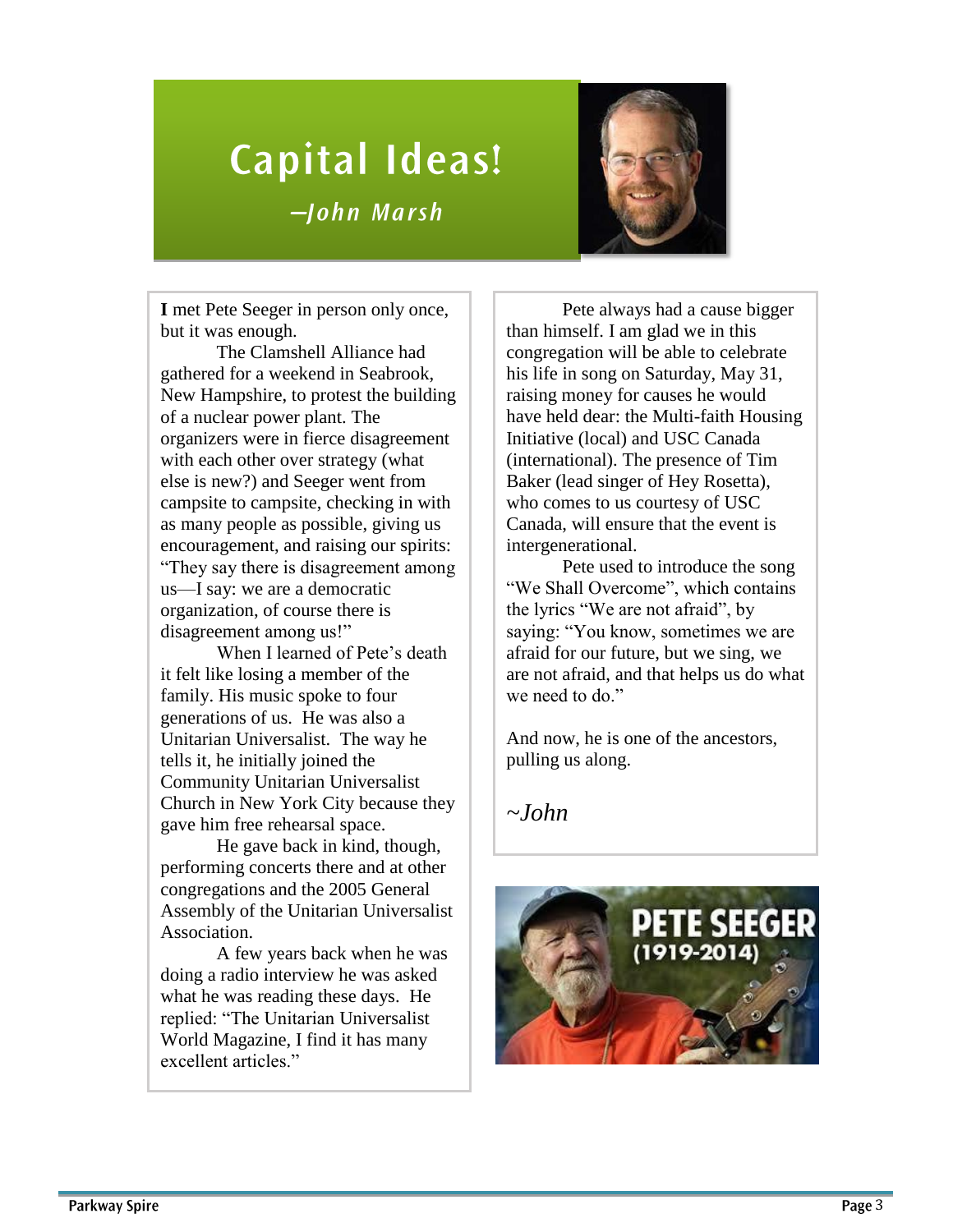

# **Gray Areas: Reflections from the Intern**

**H**ow time flies! It is hard to believe that this is the last newsletter article I will be writing for you. It seems like just yesterday we were holding the opening service and Rev. Marsh and I were preaching about covenant.

It has been quite an interesting year! Through our partnership with Multi-Faith Housing, we have had religious leaders of multiple faith traditions speak to us. We have considered what it means to be together and examined the ways we communicate with one another. We held another amazing Fall Fair. We have grown together and more people have decided to become a part of this community.

I have been blessed by my time here with you. I'm grateful to have been given the opportunity to know all of you and I'm happy that we have some time left together. You have supported my search and my journey toward ordination. I will be forever grateful for your love and support.

I do want to remind you of one guideline you may already know. Interns, when they leave a congregation, are restricted from maintaining contact with that congregation for one year. (Settled ministers are bound by this rule as well; it just lasts for a longer period.)

So after I leave, I can no longer respond to messages and emails. This boundary allows the next intern her own space to develop a relationship with all of you. And it teaches us as

new ministers what it will be like to leave a congregation after years of service and cut off contact with them. It isn't easy. I've grown to care deeply about you this year. While this guideline makes me sad, I support the boundaries set in place by the ministers' association. I want your next intern to have the space to make her own mark, just as I have been given the opportunity to make mine. If you have any questions or concerns about this, please let me know.

So we have a bit less than two months left. If you'd like to talk about anything, or go out for tea, let me know. Let's make the best of this time!

~*Jenn Gray*

#### Interns will be Interns!

It's almost time to say good-bye to Jenn, our 2013-14 intern. A year is just long enough for us to learn what a special person she is, to enjoy her insightful humour and launch her into her career.

Before Jenn moves on, the Unitarian Universalist Fellowship of Ottawa and First Unitarian are joining to fête her with a party on Saturday, June  $7 - in$ the evening at the UUFO, 400 MacArthur Avenue, Vanier. Ideas and volunteers welcome!

Contact: Laura Evans, [lauraevans86@yahoo.ca](mailto:lauraevans86@yahoo.ca)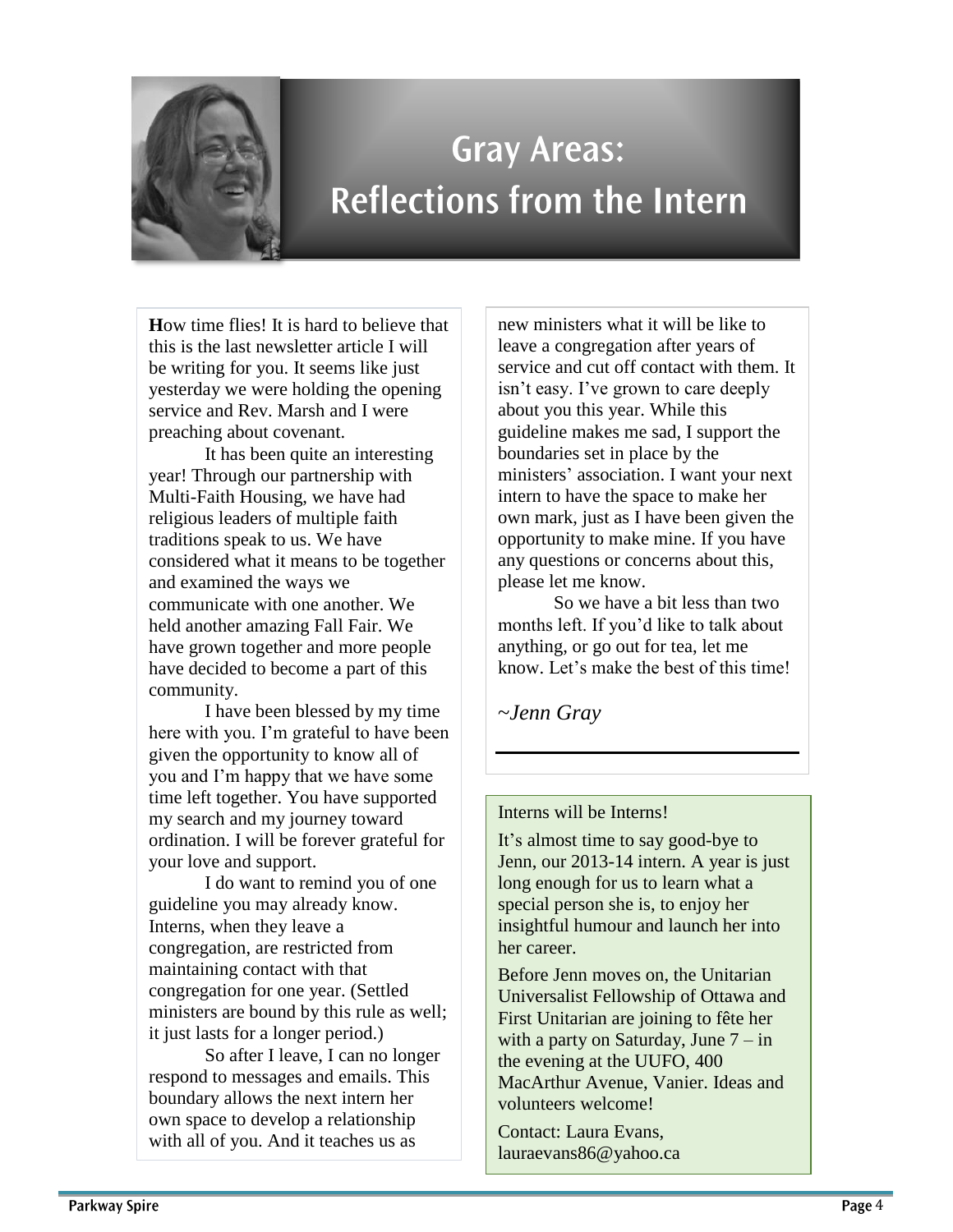# **Religious Exploration -Sharing a moment with Susan**



*"We cannot hold a torch to light another's path without brightening our own".~ Ben Sweetland*

**O**ur Unitarian Universalist Principles affirm and promote acceptance of one another, encouragement to spiritual growth, and a free and responsible search for truth and meaning. In children's language, we sat respecting all beings, celebrating the spirit, and growing all our lives.

One way to embody these principles, to live them out, is through offering your service in the learning and growth of others, our ministries with children, youth, and adults in Lifespan Learning call to you! Please consider how you might share your time, presence, and gifts next year, beginning September 2014.

#### **Religious Exploration for Children and Youth**

We are seeking volunteers to work with children on Sunday mornings. We invite you into a flow which holds and supports children and leaders with ritual, community, healthy snacks, clear activity plans, and supplies and materials. Our sessions include storytelling, cooperative games, outdoor adventure, art and drama, creative movement, and social justice projects. We welcome youth, young adults, and adults to serve as assistants and leaders in our programs for babies to 11-year-olds.

Our junior youth, aged 12 to 14, will participate in Junior High OWL (Our Whole Lives sexuality education) in the coming year. Are you a trained OWL facilitator who would like join us as a leader this year? If you are not experienced in OWL but have skills and experience that lend themselves well to this program, you might assist our trained leaders and perhaps receive training yourself.

Our Youth Group, ages 14 to 20, relies on the support of adult advisors (25+) to act as companions in building strong youth community and creating connections with the whole congregation. Youth

advisors take part in Sunday morning activities as well as other conferences and events throughout the year.

Our RE community is vibrant! Ongoing support and development is available for all of our leaders and assistants. Contact Susan McEwen, [dll@firstunitarianottawa.ca,](mailto:dll@firstunitarianottawa.ca) 613-725- 1066, ext. 234 with your interest.

### **Adult Learning**

We're blessed to have a very rich and varied adult learning program in our congregation, but it doesn't happen by accident. How important is our adult learning program to you? In what ways can you help make it happen? - Join our Adult Learning Team, a small but dynamic group that plans, promotes and evaluates our adult learning program. We meet monthly from August to June. This is a great way to help steer and grow our adult learning program. We'd love to have someone to help us with promotion.

- Offer to facilitate one of our programs. We're particularly keen to find cofacilitators for two fall 2014 courses - Building your Own Theology and Articulating your Faith.

- Share your ideas for courses and events that you'd like to see, and may be willing to lead. We welcome proposals for courses or events that help us live our principles. Send us an email:

[adultlearning@firstunitarianottawa.ca.](mailto:adultlearning@firstunitarianottawa.ca)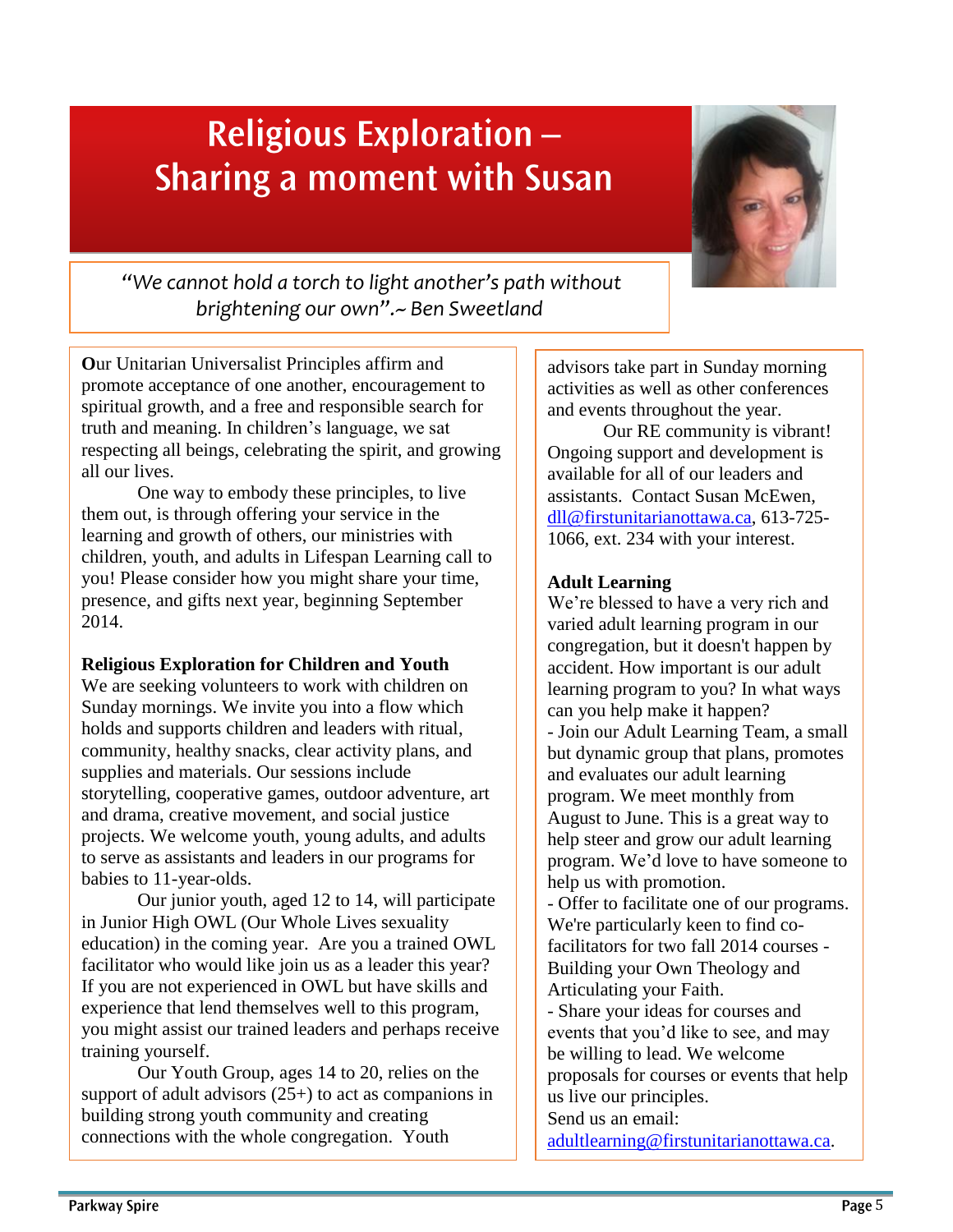### **RE CALENDAR**

| May 4    | Last Sunday for RE programs    |
|----------|--------------------------------|
|          | Celebrating Me & My World,     |
|          | OWL, Farm to Table, and        |
|          | Coming of Age                  |
| May $11$ | Coming of Age "Campfire"       |
|          | Service for All Ages           |
| May 18   | Victoria Day Weekend: no       |
|          | RE (activities for parents and |
|          | children in the Lounge)        |
| May 25   | Youth Group continues and      |
|          | Children's Multi-Age           |
|          | Summer Program begins          |
| June 1   | <b>Congregational Picnic</b>   |
| June 29  | Youth Group ends &             |
|          | Children's Multi-Age           |
|          | Summer Program ends            |

## **ANNOUNCEMENTS**

### **Riverbank Cleanup**

Mother Earth permitting, Adopt-a-Riverbank will be hosting its annual Riverbank Cleanup Saturday morning May 24 from 9-11:30 . Meet at the church for garbage bags and gloves. Bug spray, boots, sunscreen, etc. is up to you.

Rain date: Saturday May 31. For more info contact Marilyn Gerber, [gerber5@sympatico.ca](mailto:gerber5@sympatico.ca) or Roxanne Merits, rockyl2686[@gmail.com](http://gmail.com/)

### **EWG Motion/Ad hoc Investment Committee**

At our April 27 AGM, congregants passed a Fossil Fuel Divestment motion with a strong majority. EWG is now establishing an ad hoc investment committee to plan next steps, working with the Board and Finance Committee. Doug Cousins, Paula Theetge, Mike Fletcher and Debra Mair have agreed to participate. If you're interested in sitting on this ad hoc committee, contact Alastaire, [hendersalas@gmail.com,](mailto:hendersalas@gmail.com) 613-562-2253.

### **BE IT RESOLVED that First Unitarian Congregation of Ottawa:**

Instruct our investment advisors, Doherty & Associates, to stop making any new direct investments in fossil fuel companies, including dividends from our existing direct investments in fossil fuel companies; -Create an ad hoc investment committee to study and report to the treasurer and Finance on any impacts of switching our investments out of fossil fuel stocks into other investments. This study may include a plan to divest all holdings in fossil fuel companies within five years. Divestment is defined as having no investments in any companies included on the Carbontracker list. -As a leading Canadian Unitarian Universalist congregation, publicize its stance on divestment through various media.

### **The Bookshelf**

The Bookshelf has been running for over 30 years. We provide quality Adult and Children's Fiction and Non Fiction as well as a fine selection of Unitarian Universalist literature.

Our main aim is service rather than profit; our books are sold with very little mark-up and no tax. We also provide a friendly corner for people to chat, sometimes very important for the lonely or new members.

Since the last, west-end bookstore sadly closed, we have been buying from Amazon.ca. As a result we can sell books at amazingly low prices, and also we can now take requests.

We currently are *in need of more volunteers*. If we have enough people, you will only need to commit to one Sunday a month or even less. The routines are simple and quickly learnt.

Please contact Margaret Zielinski: [margaretzielinski@gmail.com](mailto:margaretzielinski@gmail.com)



### **Reading for Growth**

The Friday Reading for Growth group will meet in the Lounge at 1 p.m. on May 30 to discuss "Walls: Travels along the Barricades" by Marello Di Cintio. On June 27, our title will be "The Judgement of Paris: The Revolutionary Decade that Gave the World Impressionism" by Ross King. Newcomers are welcome.

Contact: Margot Clarke at [613-820-6596](tel:613-820-6596) or [mmclarke80@gnail.com](mailto:mmclarke80@gnail.com)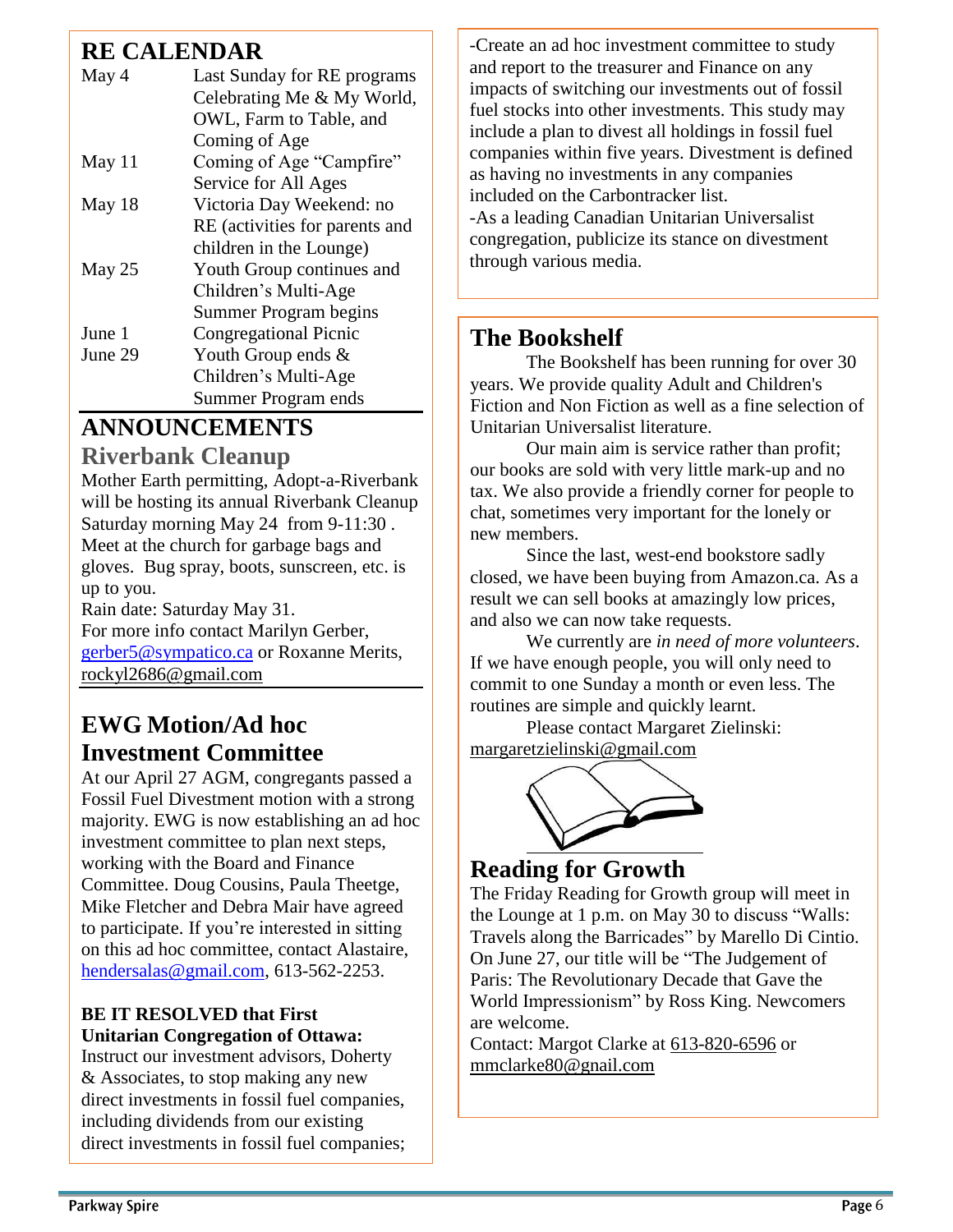## June Worship Services & Announcements

#### **June 1**

**Flower Communion, New Member Sunday, and All-Congregation Picnic Speaker: John Marsh**

On our annual flower communion Sunday, everyone is invited to bring a flower to share at this service and to take a different one home. The story of Norbert Capek will be told. New members to our congregation will be welcomed.

*Our picnic this year will celebrate the ministry of the Rev. Liz Benjamin, who is moving to Vermont soon.*



#### **June 8 Finding Faith in Art Speaker: Jacob Caines, Music Director**

In a world seemingly less spiritual day by day, where do you find faith? For many young people, the relationship with faith and spirituality is not within a church or a religion. Many youth hesitate to even name an idea, action, or guiding principle as spiritual or faith-based. The arts provide a means to express thoughts and feelings without categorizing them as faith or spirituality. Looking at contemporary art with new

eyes, we see the world is not becoming less spiritual; the terminology and expression have just changed.

### **June 15**

**Fatherhood as Misunderstood, Mystifying, Miraculous Masculinity Speaker: Rev. Linda Goonewardene**

"My father used to play with my brothers and me in the yard. Mother would come out and say: "You're tearing up the grass!" "We're not raising grass," Dad would reply, "We're raising boys." ~*Harmon Killebrew* "It's a wonderful feeling when your father becomes not a god but a man to you when he comes down from the mountain and you see he's this man with weaknesses. And you love him as this whole being, not a figurehead." *~Robin Williams*

### **June 22**

**Aboriginal Day Sunday "Connecting with Mother Earth and all Living Beings Speaker: Douglas Cardinal** Mr. Cardinal is a renowned Canadian architect, of German and Blackfoot heritage, who has designed many landmark buildings, including the Canadian Museum of History and Ottawa's Wabano Centre.

### **June 29**

**Go Now in Peace Speaker: Jenn Gray** What does it mean to share part of a journey together, even when we know we must then part? Join us for Jenn's final sermon as our intern.

### **Unitarian Seniors' Program**

On **Wednesday, May 28**, Valerie Cousins will facilitate a discussion of "Wartime Reminiscences". Anyone wishing to share their wartime memories or experiences may participate. Michael and Maureen Cassidy will lead the worship service. **Service:** 11:30 am **Lunch** (\$7 or pay what you can): 12:00 pm **Program:** 1:00 pm **Where:** Worship/Fellowship Hall **RSVP** (if not on the phone list): Maureen Sly at 613-728 7610, [mmsly@rogers.com](mailto:mmsly@rogers.com) by Sunday, May 25. On **Thursday, June 26**, Ken Lund will speak on the "Scots". Alex Campbell will lead the worship service. **Service:** 11:30 a.m. **Lunch**  (\$7 or pay what you can): 12 p.m. **Program:** 1:00 p.m. **Where:** Worship/Fellowship Hall **RSVP** (if not on the phone list): Maureen Sly by June 23 *Earphones available in Worship and Fellowship Halls. Service and program can be recorded on a CD (cost \$5) or be available on the Internet (free).*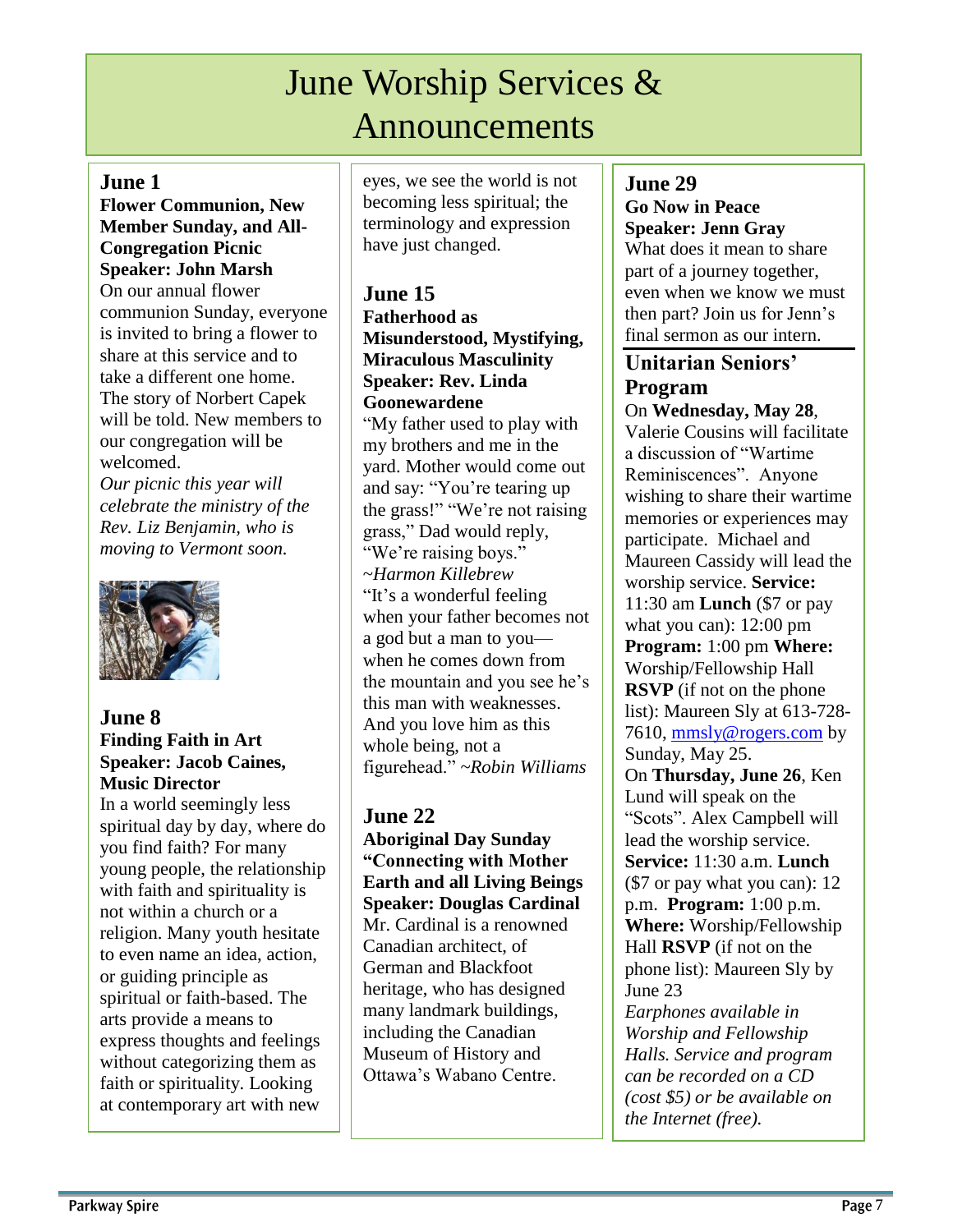

## Thank you Merci Gracias

*~ compiled by Alastaire Henderson*

Here are some people and activities to appreciate, recognize, and celebrate:

- Thanks go to **Eva Berringer**, who is resigning from the Adult Learning Committee to be on next year's Board of Directors. Sincere thanks are due to her for her years of leadership in Adult Learning.
- Kudos to **Wendy Doyle**, who for several years has worked extremely hard in putting out the Lifespan Learning Guide!
- Many thanks to all the faithful volunteers who have kept the Bookshelf running over this past year: **Margaret Zielinski, Sue Wheeler, Alastaire Henderson, Susan Mackenzie, Valerie Cousins, Mabel Ong** and **Helene Lamb.**
- Appreciation of your excellent work, **Jacob Caines** and **Susan McEwen**, for enabling the Chalice Choir to sound superb, and developing wonderful Religious Exploration programming, respectively!

You can submit items by sending an email to Alastaire at [hendersalas@gmail.com](mailto:hendersalas@gmail.com) or by calling 613-562-2253 at least 48 hours before the Parkway Spire deadline.

## **Meditation Gardens Plant Sale**

On the May 10-11 weekend, 10 a.m. to 2 p.m., the Friends of the Meditation Gardens will be holding their annual plant sale – perennial flowers, grasses and shrubs! Come to the big white tent in the south garden and pick up some garden plant treasures. **Contact**: [reneeknowsbest@rogers.com](mailto:reneeknowsbest@rogers.com)



## **Hospitality Hour**

### **…and the Green Apron Caper**

Hospitality volunteers set up the Green Mug table each Sunday as part of their duties, and wear a green apron—which disappeared around Christmas time. I hoped someone had just taken it home to wash but alas, it has not shown up again.

So I shopped for a plain green apron—none to be found. But when I was recently in Victoria, staying with my cousin Gail, a quilter/sewer, I mentioned our missing apron and my quest to find an unadorned, full green apron. She searched her stock of fabric and found the perfect piece of fabric! She had 2 apron patterns and sewed a man's length apron in a couple of hours. So do admire our new bright, green apron – warm thanks are extended to Gail for the now complete outfitting of the Green Mug table. And if you find the former apron, please return it to the main kitchen so that we have a spare.

*Tarrel Armstrong Coordinator*

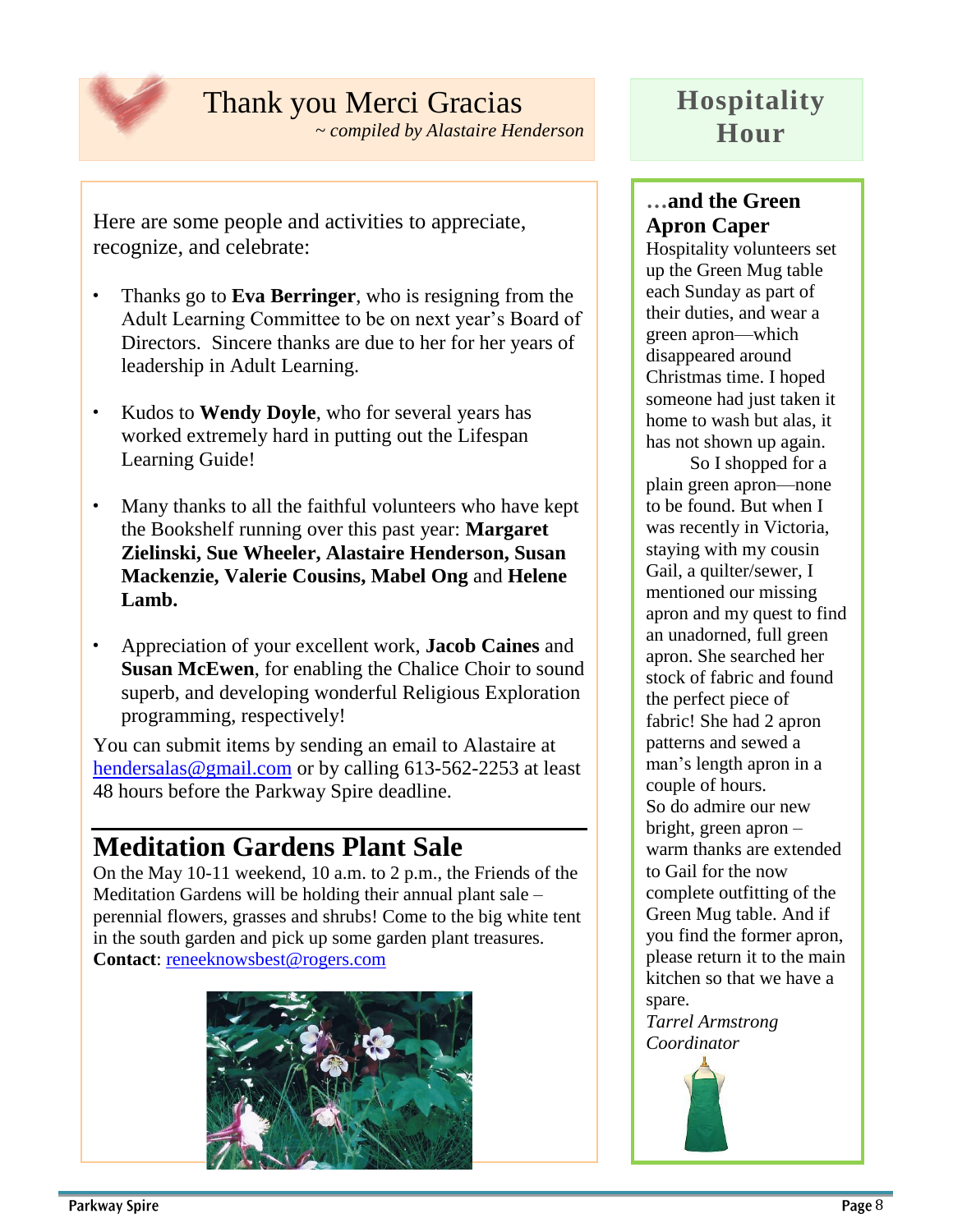### **Social Responsibility Calendar** May-June

**Sunday, May 4**: 12:30 p.m. UN Working Group (WG) -3 p.m. Tulipathon Walk for Multifaith Housing, Dow's Lake

**Thursday, May 8**: 7:00 p.m. Holtom Peace Lecture **Saturday, May 10**: 9:00 a.m. to 2 p.m. GoGo Grannies Plant Sale

**Sunday, May 11**: 9:00 a.m. - 2 p.m. GoGo Grannies Plant Sale -12:30 p.m. Global Justice WG

**Tuesday, May 13**: 9:00 a.m. Poverty Awareness WG

**Thursday May 15**: 4:00 p.m. Unitarian GoGos Meeting

**Sunday May 18**: 10 a.m. Fair Trade Sales -10 a.m. Granny Squares Sales **Friday May 23**: 9:30 a.m. SRC Steering Committee **Saturday May 31**: 7 p.m. Concert Tribute to Pete Seeger **Sunday June 1**: 12:30 p.m. UN WG

**Tuesday June 10**: 9:00 p.m. Poverty Awareness Working Group **Sunday June 15**: 10 a.m. Fair Trade Sales -10 a.m. Granny Squares Sales **Thursday June 19**: 4:00 p.m. Unitarian GoGos **Friday June 20**: 9:30 a.m. SRC Steering Committee

## Social Responsibility Column

### **Mother's Day Treats –Unitarian GoGos Annual Sale**

Our annual sale is coming! A large assortment of perennial plants, geraniums and herbs will be available. Jewelry for sale will be both gently used costume jewelry and Kazuri jewelry, the beautiful handpainted ceramic beads from Kenya.



The GoGos will also provide their homemade baking. Proceeds go to the Stephen Lewis Foundation. **Date**: Saturday May 10 & Sunday May 11, 9:00 am to 2:00 pm. **Place**: Lower parking lot. Information: [unitariangogos@gmail.com](mailto:unitariangogos@gmail.com) and posters in the church.

### **Big Soul Project Concert for Multifaith Housing**

Did you enjoy the recent concert by Big Soul Project at Southminster United Church, put on by the Mental Illness Working Group as a fundraiser for Ancoura, or maybe you missed that event? Mark your calendar for another opportunity to attend a performance of the

Big Soul Project Community Gospel Choir at First Unitarian. This concert is a fundraiser for the Multi faith Housing Initiative in support of its capital campaign to double their affordable housing units. **Date**: Saturday September 13, 7:30 pm **Tickets**: \$20 in advance. \$25 at the door. Children under 12, \$10 For ticket sale locations across Ottawa, see the posters in the church. Contact: [povertyawareness@firstunita](mailto:povertyawareness@firstunitarianottawa.ca) [rianottawa.ca,](mailto:povertyawareness@firstunitarianottawa.ca) or Mike

Wheeler 613-829-8298

### **Have you got an Hour or Two …?**

… that you could contribute to the local community? Our Social Responsibility Council's working group on Poverty Awareness welcomes volunteers who can share in picking up household donations, sorting them (and cleaning some), and then delivering them. We're supporting Oshki Kizis Lodge, the Aboriginal Women's Shelter. We help women who, having received housing, are moving on from the shelter, but with no furniture or household goods. Contact: povertyawareness@firstunita rianottawa.ca, or Katherine Gunn, 613-729-0504.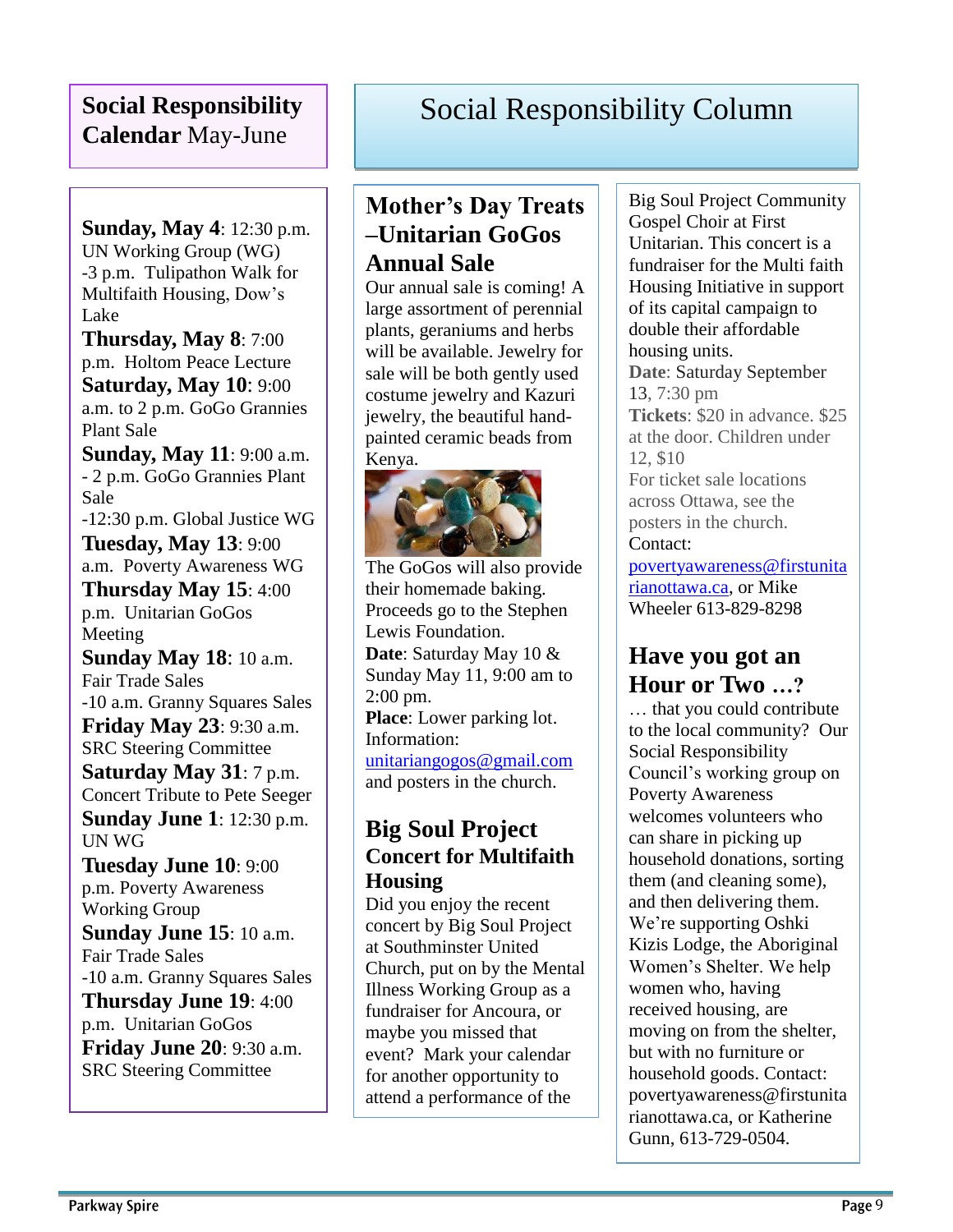# More announcements

### **The House Next Door**

Unitarian House is holding its annual fundraising dinner at Unitarian House of Ottawa on Tuesday, May 13. Reception at 6:00 p.m. Dinner at 7:00 p.m. There will be a silent auction and the guest speaker, Shirley Greenberg, will speak about *Living Life and Giving Back* \$130 per person (\$100 tax receipt) RSVP by May 5, 2014 to 613-722-6690.

### **UU Round Table Lunch**

Lunch is open to all UUs and guests. 1 pm. May 16 and June 20 Biagio's, 1349 Richmond Road RSVP: Tudy McLaine [\(613-745-8074\)](tel:%28613-745-8074), or Marjorie Daechsel [\(613-](tel:%28613-596-1471) [596-1471\)](tel:%28613-596-1471) by May 15 and June 19

### **Wednesday Evening Mindfulness Meditation group**

This group will continue to meet weekly until June 18, at 7 p.m. in Fellowship Hall. Our objective is to increase the strength of our moment-tomoment awareness by practicing 'sitting' together in a friendly, meditative community. *All are welcome*. Contact Colleen [adultlearning@firstunitarianotta](mailto:adultlearning@firstunitarianottawa.ca) [wa.ca](mailto:adultlearning@firstunitarianottawa.ca)

### **Greetings from the Fall Fair Committee!**

If you are new to the congregation, you are in for a treat. This is the social / fundraising event of the year and akin to old home week for Ottawa UUs. Please mark your calendar for **Nov 15,** rain or shine!

Our annual Fall Fair (aka Holly and Lace Bazaar) has small tasks, big tasks, on site tasks, at home tasks. People contribute by donating their gently used treasures, making jams, jellies, sweaters, squares, salads and baking, organizing a section of the bazaar, selling, serving, counting money and schlepping goods into our building and then out to community organizations when it does not sell.

The Organizing Team is seeking people to grow into these roles:

**Assistant Director** - grow into co-director role; oversee the event ensuring congregational policies are followed; lead the organizing team.

**Books, Bytes, Beats, Bric-a-Brac Coordinator –** this coordinator mentors and manages the conveners of books, music, flea market, electronic and large items (outdoor).

Contact Margaret 613-728- 2446, [mlinton@trytel.com](mailto:mlinton@trytel.com) for more info.

### **Fall Fair 2014 Organizing Team**:

Director - Margaret Linton Assistant Director -tbd Site Services - Katherine Gunn Site/Property Management - Ron Wilson Books, Bytes, Beats, Bric-a-Brac Coordinator – tbd Clothing Coordinator – Jen Brennan Finer Goods Coordinator - Paula Theetge Food Services Coordinator – Kate Kirkwood Finances - Bob Armstrong Volunteer Coordinator - Ellen Smith

Feel free to contact any of the above for more information.

#### **Save those valuables**

As you clean out the garage or basement this summer, please consider saving your treasures for the fair.

-Remember the finer items for the silent auction – those gifts no longer used; a great way to earn a charitable tax receipt.



-Jewelry, stamps and coins can be left at the office at any time.

### **Storage Space**

Space (large or small) is needed; it allows us to accept items from those moving house this summer. If you have storage space we could use until mid-November, please call klgunn@magma.ca or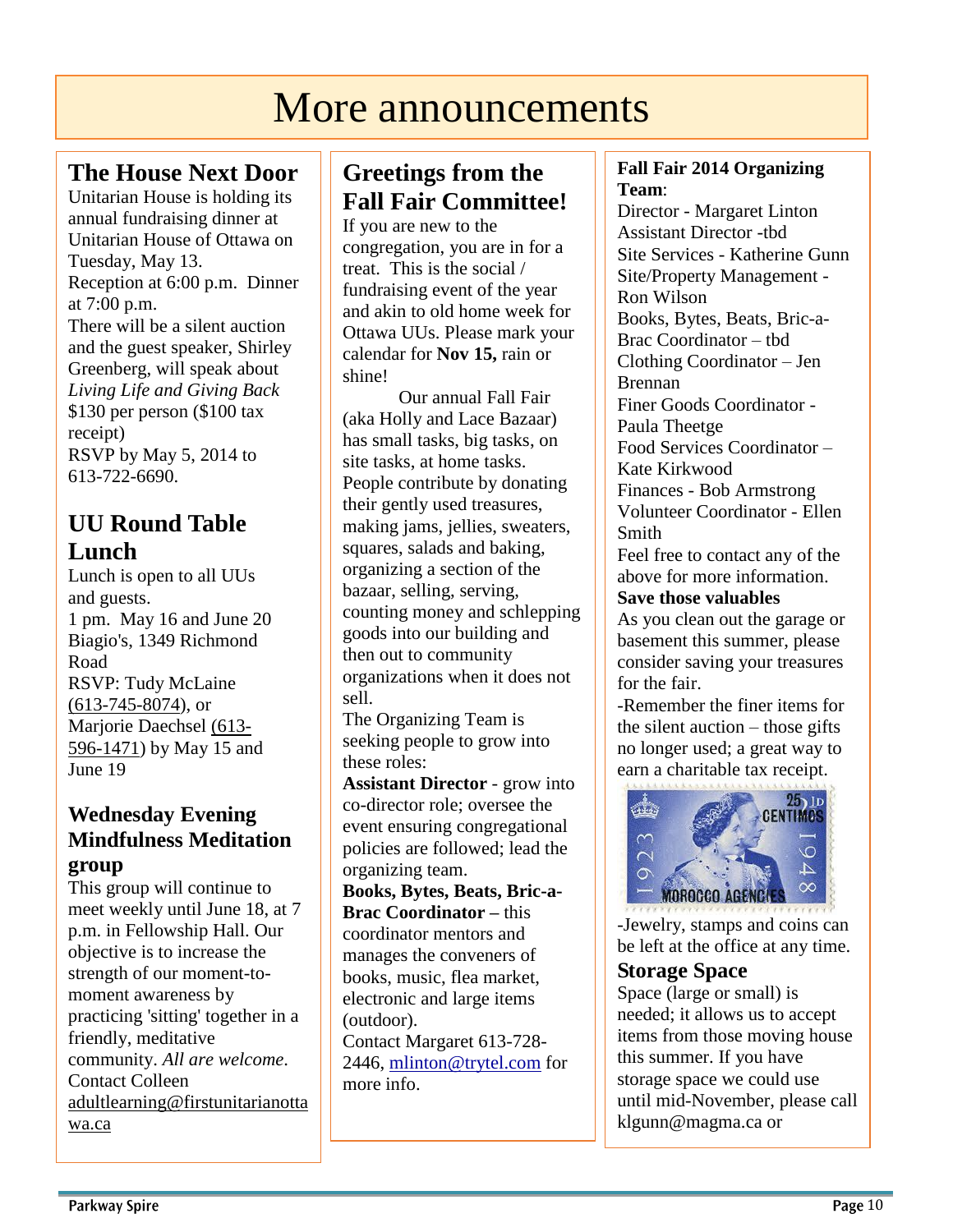## More Announcements

### [FallFair@firstunitarianottawa.](mailto:FallFair@firstunitarianottawa.ca) [ca](mailto:FallFair@firstunitarianottawa.ca)

If your household items need to move before then, contact Katherine who can route them to the Poverty Awareness Working Group's project assisting the Aboriginal Women's Shelter.

### **Holtom Lecture**

"Dignity: it's Essential Role in Resolving Conflict" Edith Holtom Memorial Lecture. Co-sponsored by Harvard Club of Ottawa. Speaker: Dr Donna Hicks, Associate, Weatherhead Center for International Affairs, Harvard, a noted scholar of conflict resolution and international mediator A question and answer session and a reception to follow. **Date**: Thursday, May 8, 2014, 7 p.m. **Place**: Worship Hall Free admission

**Glebe/Centretown/Old Ottawa South Neighbourhood Group Sunday May 25** at 7:30 pm. Maury Prevost will talk about 'Report from Montreal' (on the latest CUC annual meeting). **Where**: Marilyn & Maury Prevost, #5, 405 Laurier Ave East, Ottawa. Contact: [613-231-7391,](tel:613-231-7391) [mmprevost@sympatico.ca](mailto:mmprevost@sympatico.ca) All welcome. Bring a small dessert (finger food) to share.

### **Sunday, June 29** at 6:00 pm.

Event: This is our annual spring/summer potluck supper. **Where:** Trudy Kassner, 108

Belmont Ave, Ottawa ON K1S 0V3. Contact: Trudy at [613-730-](tel:613-730-2823) [2823](tel:613-730-2823) or [trudyk@magma.ca](mailto:trudyk@magma.ca) All are welcome. Bring something to share with the group

#### **Reminder:** The

Neighbourhood Group doesn't meet in July and August. We'll announce the exact date of our September meeting in the next issue of the Spire. It will be a Sunday in late September at 6 pm, a potluck, when we'll begin to plan our meetings for 2014-15. Do plan to bring both your contribution to our meal and your ideas for topics/speakers for our future meetings. Contact: Ann Denis at [adenis@uottawa.ca](mailto:adenis@uottawa.ca) if you would like to be added to the e-mailing list for the group. You will receive information about 'to be announced' topics once they have been confirmed. A reminder is also usually sent during the week before the monthly meeting (no meetings in July, August and December).

### **Seniors' Yoga**

The Spring Session will take place in Fellowship Hall at 10:15 a.m. each Friday from April 25 to June 27. Newcomers are invited to join our friendly, welcoming group for an hour of stretching and strengthening with our very experienced instructor, Linda Percy. \$90 for the session or \$10 drop-in. Contact: Margot Clarke at [613-820-6596,](tel:613-820-6596) [mmclarke80@gmail.com](mailto:mmclarke80@gmail.com) or Linda Percy at 613-729-8913, [billbeau@sympatico.ca](mailto:billbeau@sympatico.ca)

### **Social Responsibility Tip of the Month**

\_\_\_\_\_\_\_\_\_\_\_\_\_\_\_\_\_\_\_\_\_\_\_

Besides food, the Ottawa Food Bank also needs: toothpaste / toothbrushes / deodorant / shampoo / feminine supplies / baby powder / baby wipes / pullups / diapers / toilet paper / soap (personal & dish soap). One easy way to get extras of these is by using the coupons that turn  $up - buy$  two, get the third free and donate it.